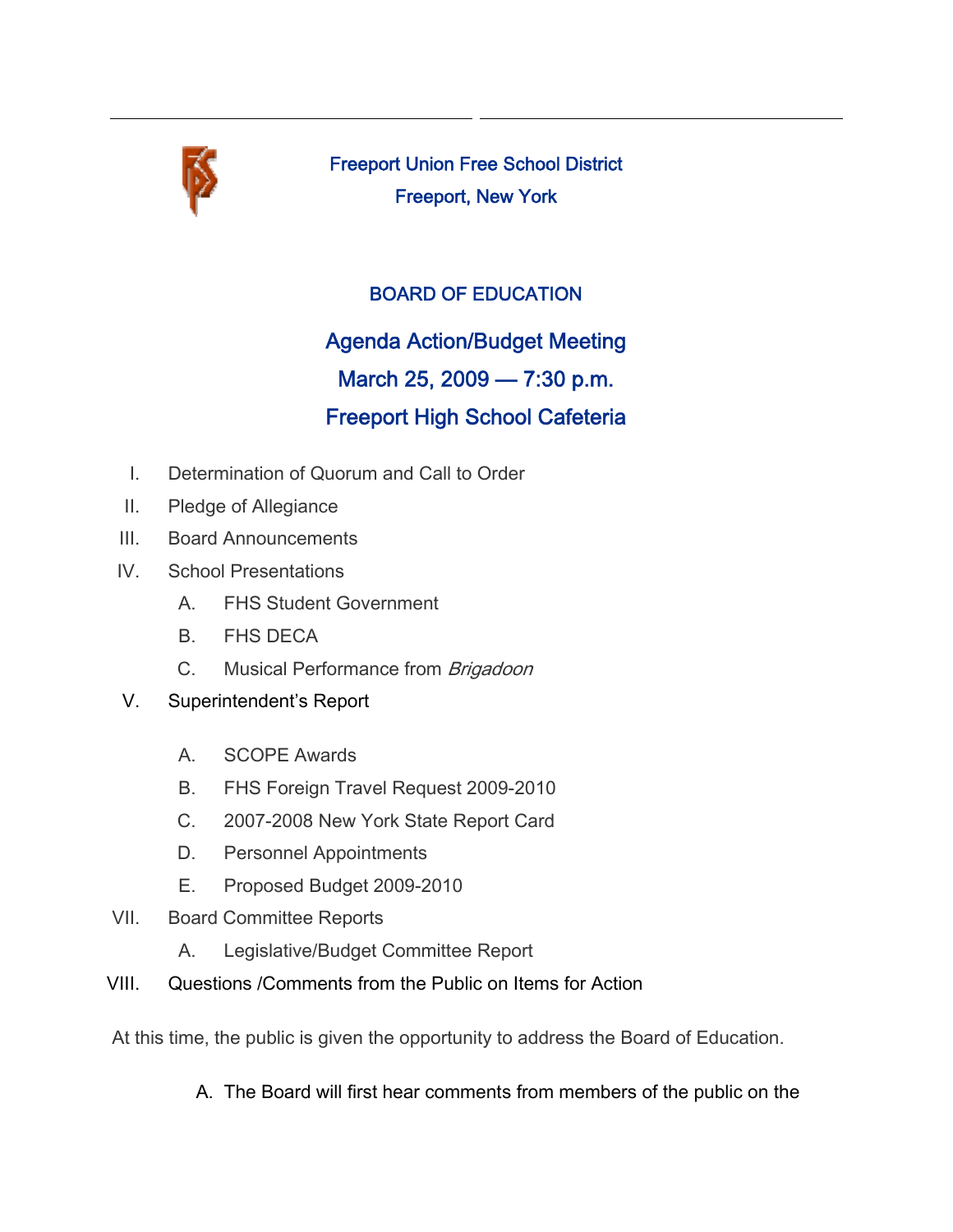Proposed 2009-2010 Budget. Please ask your questions at the beginning of your remarks. Questions and commentary will be limited to four minutes.

B. Second, the public is given the opportunity to address the Board of Education on any items for action on this agenda. Each speaker will be allowed to address the Board once, for a maximum of four minutes.

The Board of Education and/or the Administration may respond at the conclusion of the question and comment portion of the meeting, or they may respond, verbally or in writing, at a later date.

VIII. Items for Action

#### Consent Agenda

Consent Agenda Items:

BE IT RESOLVED that the Board of Education of the Freeport Union Free School District hereby approves the following items; A; B (I, 2, 3, 4,); C (1)).

A. Consent - Approve

Acceptance of the Minutes:

February 11, 2009 and February 25, 2009

- B. Consent Approve Personnel Action
	- 1. Request for Leave of Absence
	- 2. Resignation of Staff
	- 3. Appointment of Staff
- C. Consent Approve

**Education**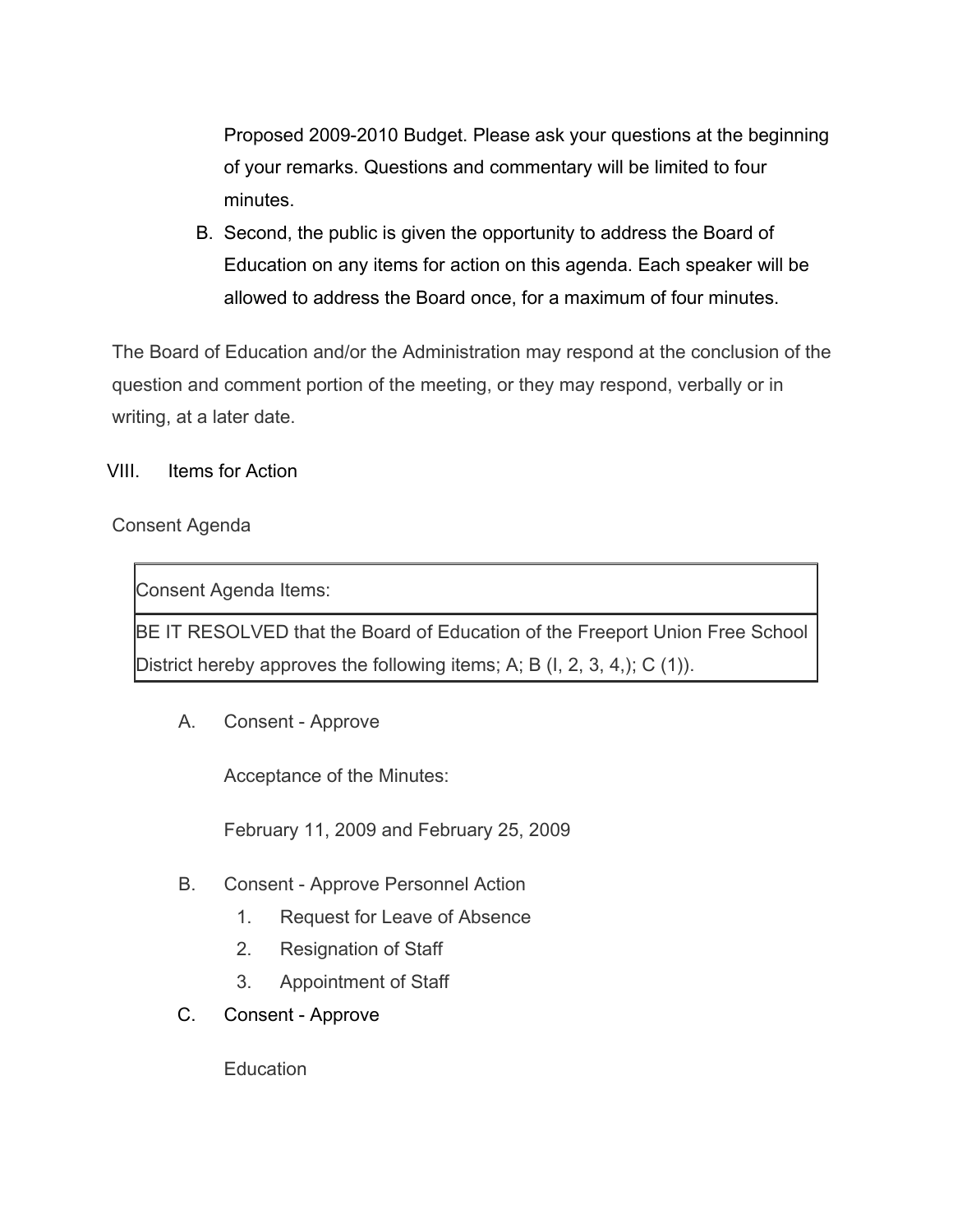1. Acceptance of the Minutes from the Committees on Special Education and Preschool Special Education

January 9, 2009, January 23, 2009, January 27, 2009, January 29, 2009, January 30, 2009, February 4, 2009, February 6, 2009, February 9, 2009, February 11, 2009, February 12, 2009, February 13, 2009, February 23, 2009, February 25, 2009, February 26, 2009, February 27, 2009, March 3, 2009, March 4, 2009, March 5, 2009, March 10, 2009.

D. Other Items for Action

#### **Education**

- 4. FHS Foreign Travel Request 2009-2010
- 5. Adoption of the 2009-2010 Board of Education Meeting Calendar

#### Personnel

- 6. Retirement of Staff
- 7. Appointments

#### **Finance**

- 8. Transportation Contract
- 9. Acceptance of a Gift
- 10.Acceptance of a Scholarship
- 11.Budget Transfer
- 12.Establishment of a Capital Reserve Fund
- E. Other Reports to the Board
- X. Questions /Comments from the Public on Other Topics